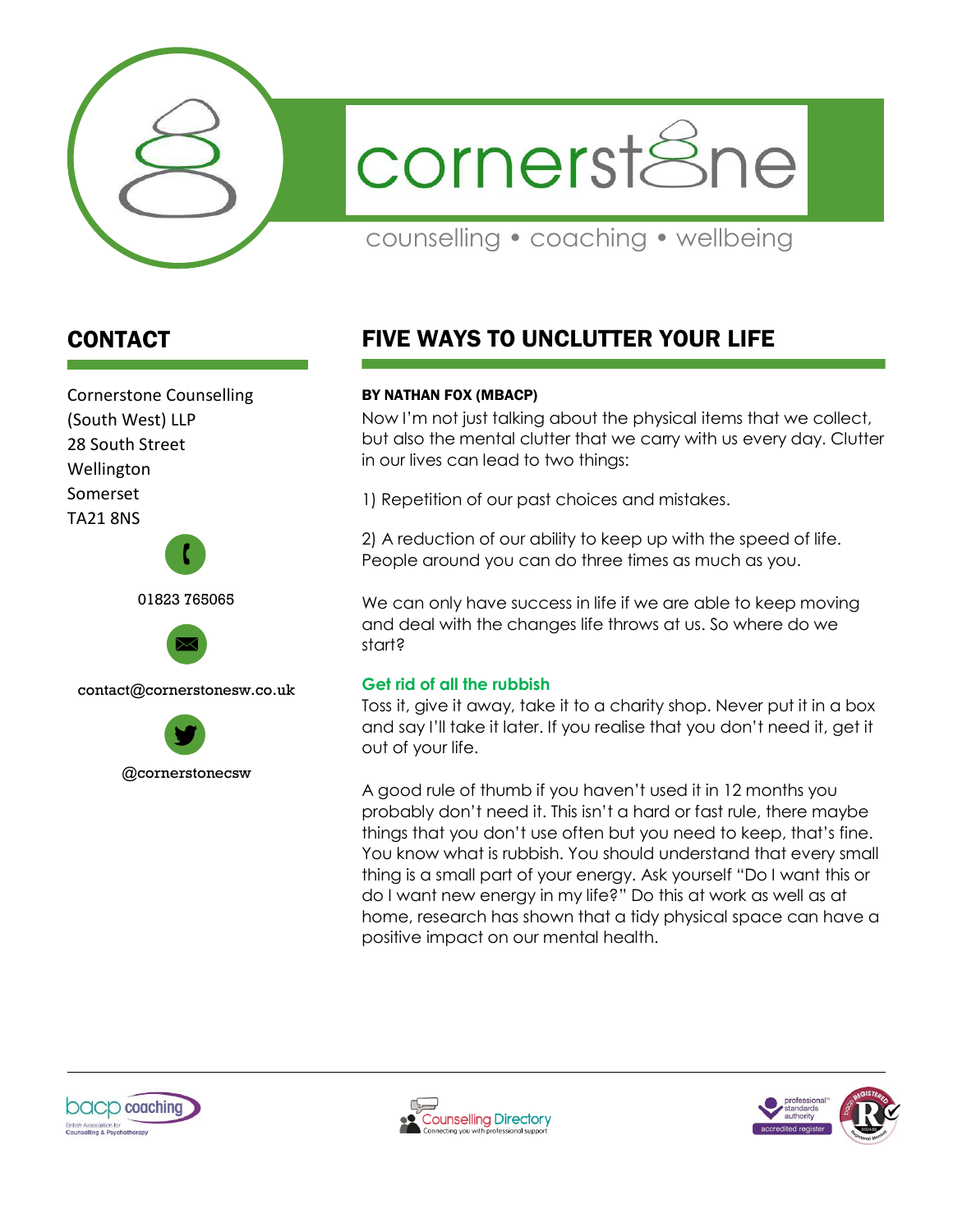#### **Clean out your virtual life**

How much time do you spend online? Is it to relax and unwind, work related, using social media? The internet can be a great place to help us get information and keep in touch with the people we love, but it can also be a curse. Social media use has been linked with depression and feeling inadequate, if you ever feel worse after going on Facebook, maybe you need a clean out? What about your news feed is there any clutter spamming your inbox? Also, look at the files on your computer what have you got clogging up your hard drive?

### **Get organised**

Do it. Sort stuff out and know where it is. You need to be able to react to life, reduce your stress by being able put your hand on that information you need right away. And as I said before, a tidy environment can help our mental health.

#### **Filter**

New information and new things continually come into life. If you're making new space, you don't want to fill it back up with old bad habits. This is about changing things, not more of the same old habits.

## **Finish all outstanding jobs**

What's on your to-do list, what have you been putting off? Get on it, each unfinished job or project takes up a little piece of our brain power leaving less room for creativity and inspiration.

This will be tough, let's not beat around the bush. But you have read through this far, so something is driving you to change so give it a go. Maybe start small, just a few small things and then build to bigger ones. I'm not saying that you should get rid of your sentimental items, they can help to boost mood and remind us of good memories. Remember to reflect on how you feel after each time you clear something out, how does it feel? Keep going until you think you are done. Take as long as you need to and go at your own pace. You can do it. All humans have the drive to change and grow towards what is good for us, even you.